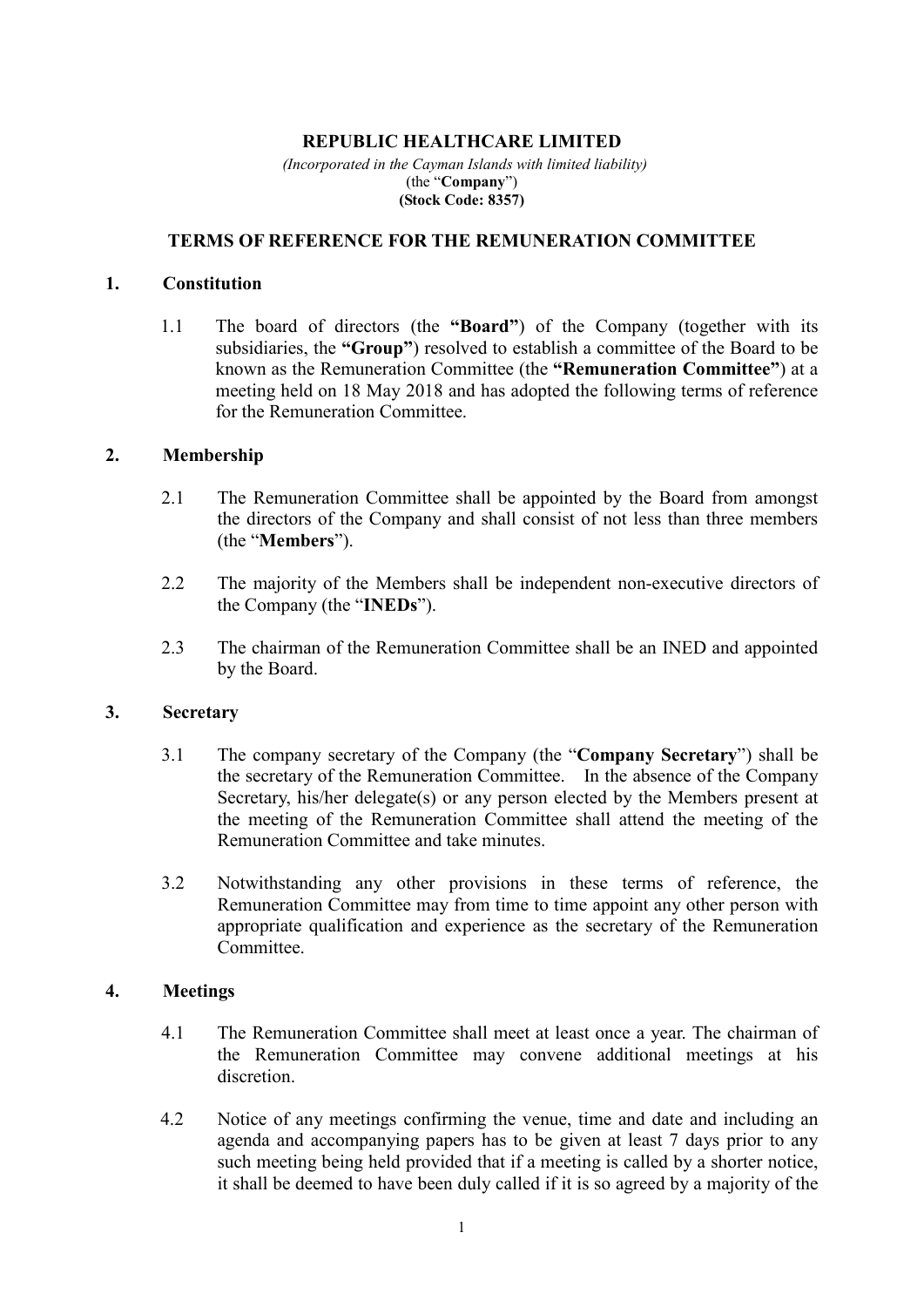Members. A Member who attends such a meeting shall deem to agree to the shorter notice. Notice of any adjourned meetings is not required if the adjournment is less than 14 days.

- 4.3 The quorum of the Remuneration Committee shall be two Members.
- 4.4 Meetings could be held in person, by telephone or by video conference. Members may participate in a meeting by telephone or through other electronic means of communication provided that all persons participating in the meeting are capable of hearing each other.
- 4.5 Resolutions of the Remuneration Committee at any meetings shall be passed by a majority of votes of the Members present.
- 4.6 A resolution in writing signed by all the Members shall be as valid and effectual as if it had been passed at a meeting of the Remuneration Committee duly convened and held.
- 4.7 Minutes shall be kept by the secretary of the Remuneration Committee and shall be available for inspection by any Member and/or any director of the Company at any reasonable time on reasonable notice. Draft and final versions of minutes shall be circulated to all Members for their comment and records respectively, in both cases within a reasonable period of time after the meeting.

## **5. Attendance and Voting at Meetings**

- 5.1 At the invitation of the Remuneration Committee, the chairman of the Board and/or the Chief Executive Officer (if not a member of the Remuneration Committee), external advisers and other persons may attend all or part of any meetings.
- 5.2 Only Members are entitled to vote at the meetings.

# **6. Annual General Meeting**

6.1 The Chairman of the Remuneration Committee or a Member shall attend the Company's annual general meeting and be prepared to respond to shareholders' questions on the Remuneration Committee's activities and its responsibilities. If the chairman of the Remuneration Committee is unable to attend, a Member (who must be an independent non-executive director) shall attend the annual general meeting of the Company. Such person shall be prepared to respond to any shareholder's questions on the Remuneration Committee's activities.

### **7. Continuing application of the articles of association of the Company**

7.1 The articles of association of the Company regulating the meetings and proceedings of all directors so far as the same are applicable and are not replaced by the provisions in these terms of reference shall apply to the meetings and proceedings of the Committee.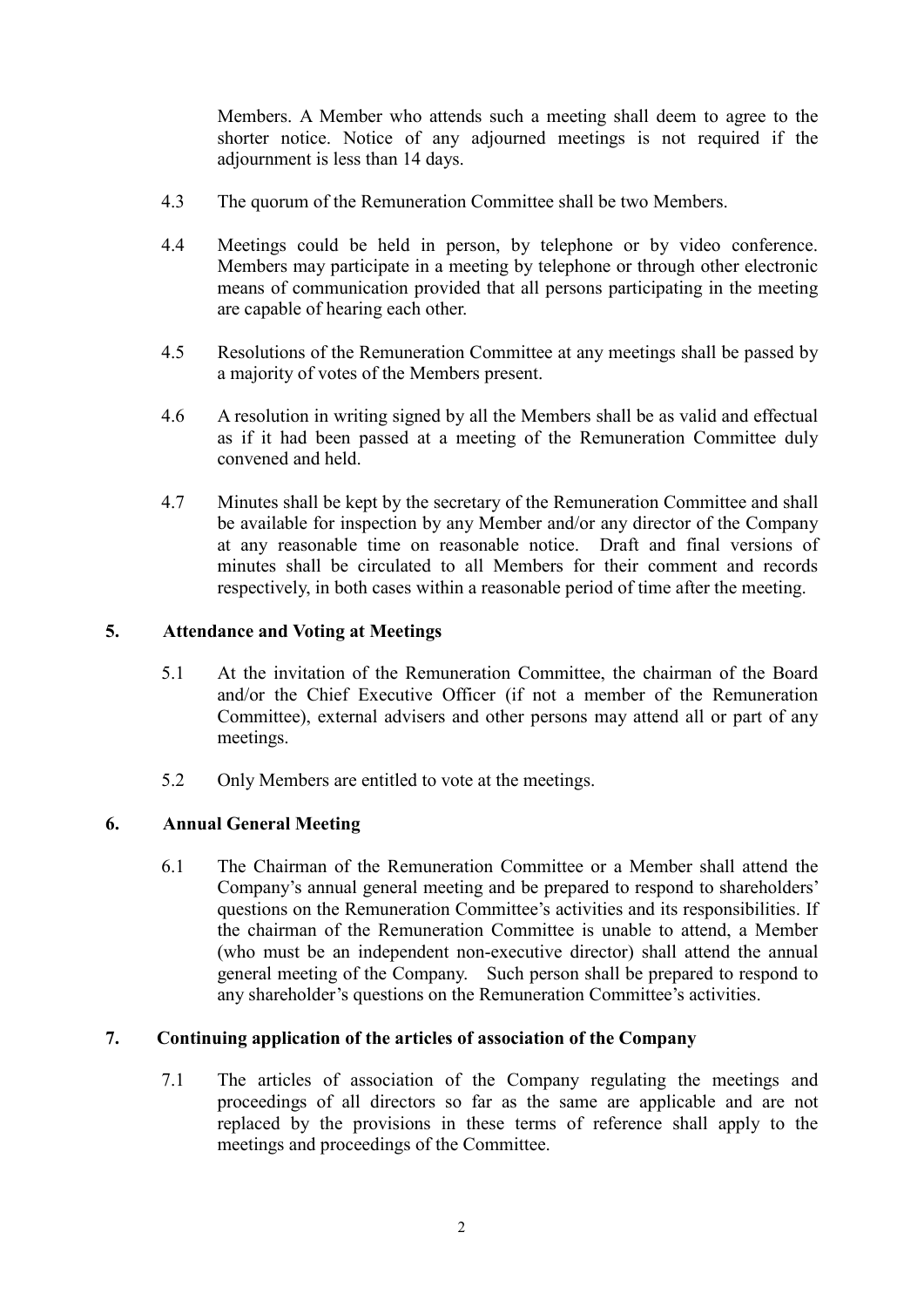## **8. Responsibility and Powers**

The Remuneration Committee shall have the following duties and powers:

- 8.1 to make recommendations to the Board on the Company's policy and structure for all directors' and senior management's remuneration and on the establishment of a formal and transparent procedure for developing remuneration policy;
- 8.2 to make recommendations to the Board on the remuneration packages of all individual executive directors and senior management, including benefits in kind, pension rights and compensation payments, including any compensation payable for loss or termination of their office or appointment, and make recommendations to the Board on the remuneration of non-executive directors. The Remuneration Committee should consider factors such as salaries paid by comparable companies, time commitment and responsibilities of the directors, and employment conditions elsewhere in the Group and desirability of performance-based remuneration;
- 8.3 to review and approve the management's performance-based remuneration proposals with reference to the Board's corporate goals and objectives from time to time;
- 8.4 to review and approve compensation payable to executive directors and senior management for any loss or termination of office or appointment to ensure that it is consistent with contractual terms and is otherwise fair and not excessive;
- 8.5 to review and approve compensation arrangements relating to dismissal or removal of directors for misconduct to ensure that they are consistent with the relevant contractual terms and that any compensation payment is otherwise reasonable and appropriate;
- 8.6 to ensure that no director or any of his associates is involved in deciding his own remuneration;
- 8.7 to advise shareholders on how to vote with respect to any service contracts of directors that require shareholders' approval under the Listing Rules; and
- 8.8 to accommodate a model where the Remuneration Committee performs an advisory role to the Board, with the Board retaining the final authority to approve executive directors' and senior management's remuneration.

# **9. Reporting**

9.1 The Remuneration Committee shall report to the Board after each meeting on all matters within its responsibilities.

### **10. Authority**

10.1 The Remuneration Committee shall consult the chairman of the Board and/or Chief Executive Officer about their remuneration proposals for other executive